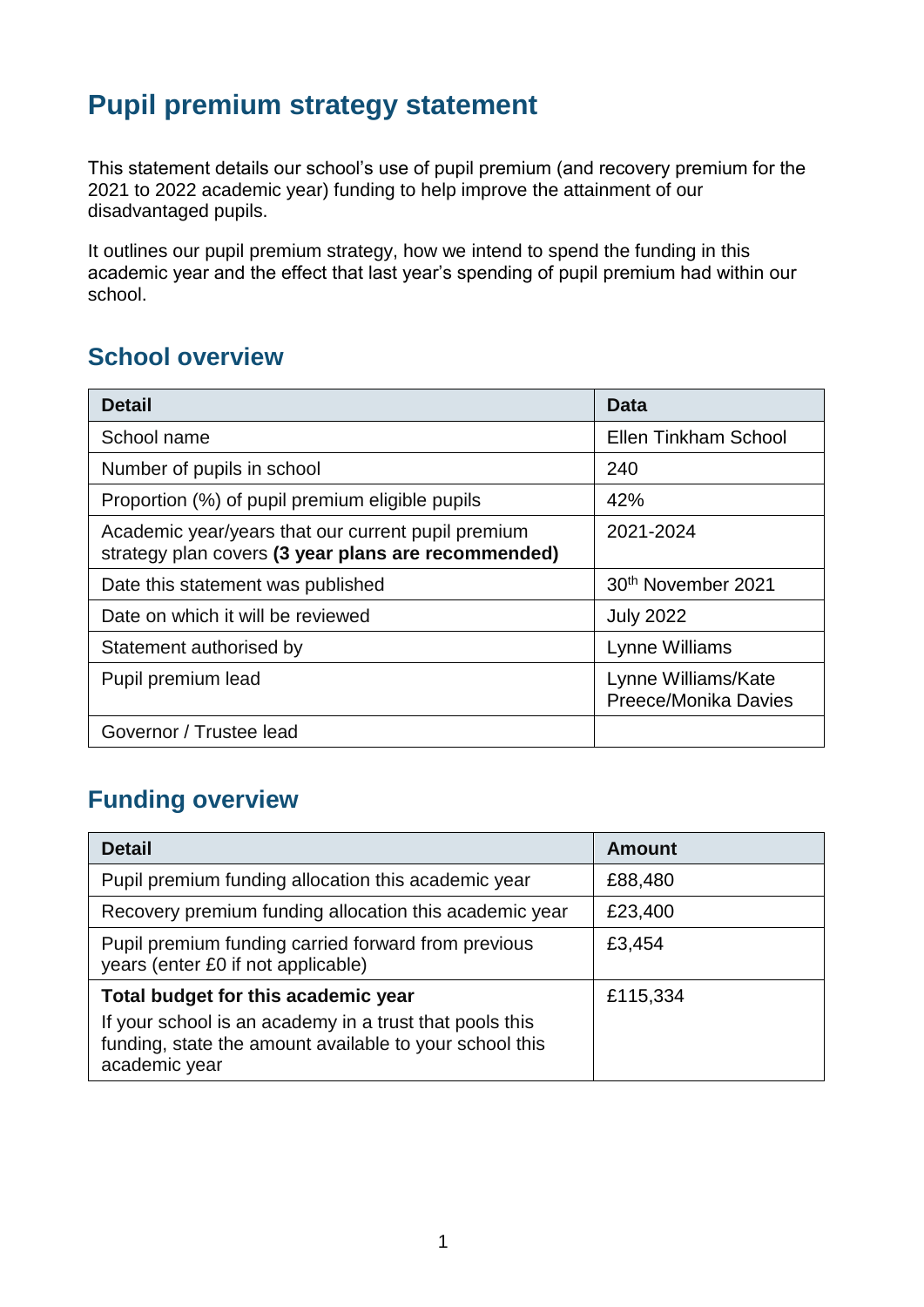# **Part A: Pupil premium strategy plan**

### **Statement of intent**

Our aim is to use pupil premium funding to help us achieve and sustain positive outcomes for our disadvantaged pupils.

Socio-economic disadvantage is not always the primary challenge our pupils face. Our learners already have significant disadvantages to overcome by virtue of their special educational needs. All of our learners have complex profiles and have an Education Health and Care Plan (EHCP) which outlines the statutory provision they are entitled to. The measure of attainment which we use to track progress is their Home School Agreement targets and these are highly individualised targets. Home School Agreement targets are linked to the four main areas of the EHCP: Communication & Interaction, Cognition & Learning (numeracy or literacy), Sensory & Physical and Social, Emotional and Mental Health. At Key Stages 4 and 5 targets are linked to the Preparing for adulthood target areas: Independent Living, Communication, Education & Employment (English & Maths) Community Inclusion and Health & Wellbeing

This makes benchmarking data assessment complicated as our learners are not all being measured against the same targets. Many will have more than one significant learning need and analysing what the barriers are over and above this, and relating specifically to economic disadvantage is complicated

Our assessment data is analysed termly to look for any variances in outcomes for disadvantaged pupils across the school when compared to their peers (and those who join us at similar starting point).

At the heart of our approach is high-quality teaching focussed on areas that disadvantaged pupils require it most, targeted support based on robust diagnostic assessment of need, and helping pupils to access a broad and balanced curriculum.

Although our strategy is focused on the needs of disadvantaged pupils, it will benefit all pupils in our school where funding is spent on whole-school approaches, such as high-quality teaching. Implicit in the intended outcomes detailed below, is the intention that outcomes for non-disadvantaged pupils will be improved alongside progress for their disadvantaged peers.

We will also provide disadvantaged pupils with support to develop independent life and social skills and continue to ensure that high-quality work experience and transition support to new settings for leavers is available for all.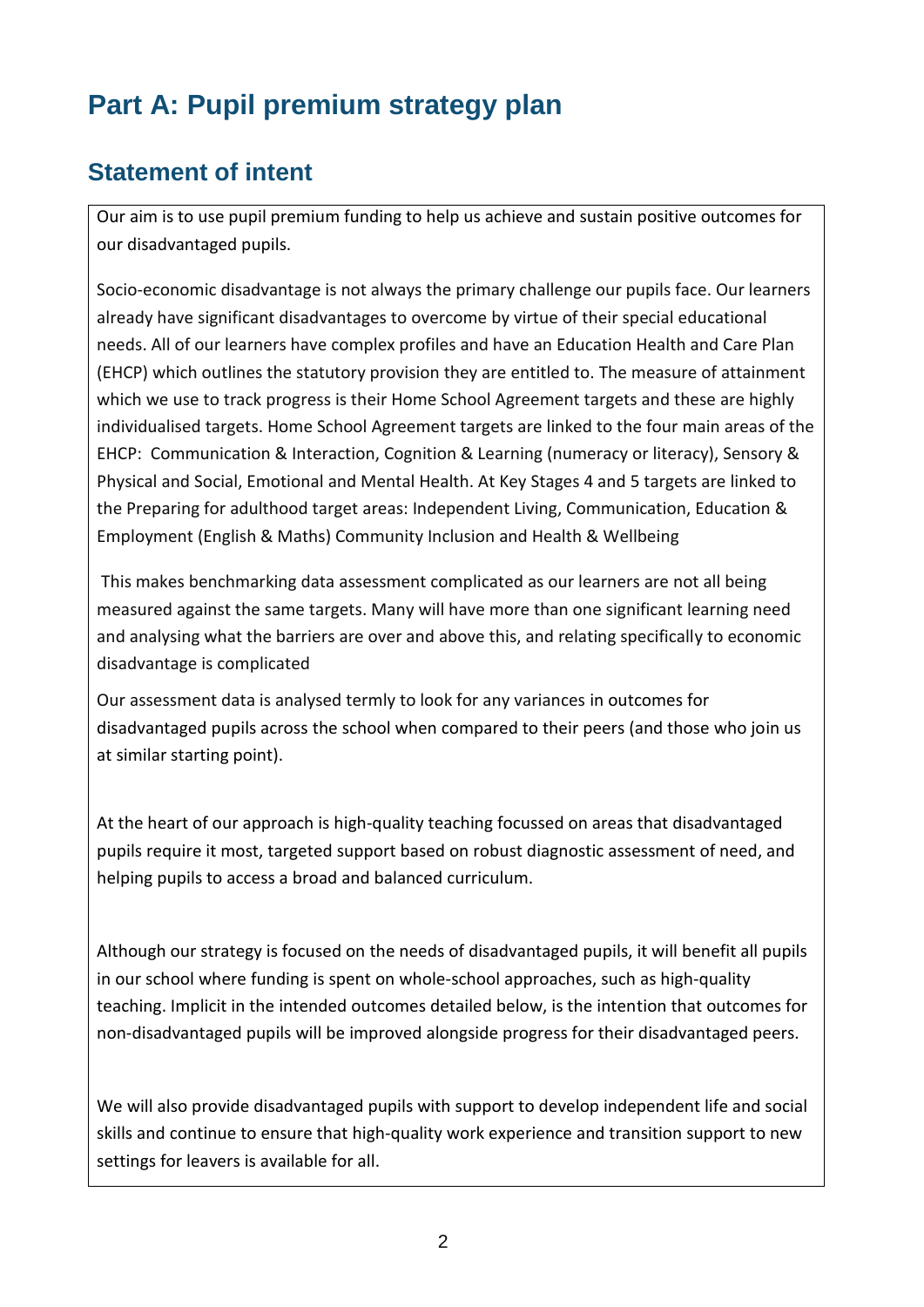Our strategy is integral to wider school plans for education recovery, notably through engagement with the National Tutoring Programme for pupils that have been worst affected, including non-disadvantaged pupils.

Our strategy will be tailored to the needs and strengths of each young person, based on formal and informal assessments, not assumptions or labels. This will help us to ensure that we offer them the relevant skills and experience they require to be prepared for adulthood.

## **Challenges**

This details the key challenges to achievement that we have identified among our disadvantaged pupils.

| <b>Challenge</b><br>number | <b>Detail of challenge</b>                                                                                                                                                                                                                                                                                                                |
|----------------------------|-------------------------------------------------------------------------------------------------------------------------------------------------------------------------------------------------------------------------------------------------------------------------------------------------------------------------------------------|
| 1 <sub>1</sub>             | To identify barriers to learning over and above that faced by our pupils with<br>their Special needs diagnosis and to ensure that there is no attainment gap<br>between the disadvantaged pupils and non-disadvantaged pupil.                                                                                                             |
| $\overline{2}$             | To address the language gap between disadvantaged pupils and non-<br>disadvantaged pupils. Disadvantaged pupils will have poorer language,<br>communication and interaction skills due to less exposure to a language rich<br>environment compared to non-disadvantaged pupils in our school.                                             |
| 3                          | Our assessments and observations show us that disadvantaged pupils have<br>more difficulty engaging in learning due to poorer self-regulation skills and<br>lack of emotional resiliency and face sensory integration issues which can<br>impact negatively on their communication and interaction, decision making<br>and choices.       |
| 4                          | Through observations and conversations with pupils and their families, we find<br>that disadvantaged pupils generally have fewer opportunities to develop<br>cultural capital outside of school.                                                                                                                                          |
| 5                          | Our assessments, observations and discussions with pupils show that<br>disadvantaged pupils generally have greater challenges around<br>communicating and expressing their needs than their peers, including non-<br>verbal, limited language and social interaction difficulties.                                                        |
| 6                          | Our assessments, observations and discussions with pupils and families<br>demonstrate that the education, wellbeing and wider aspects of development<br>of many of our disadvantaged pupils have been impacted by the pandemic to<br>a greater extent than for other pupils. These findings are backed up by several<br>national studies. |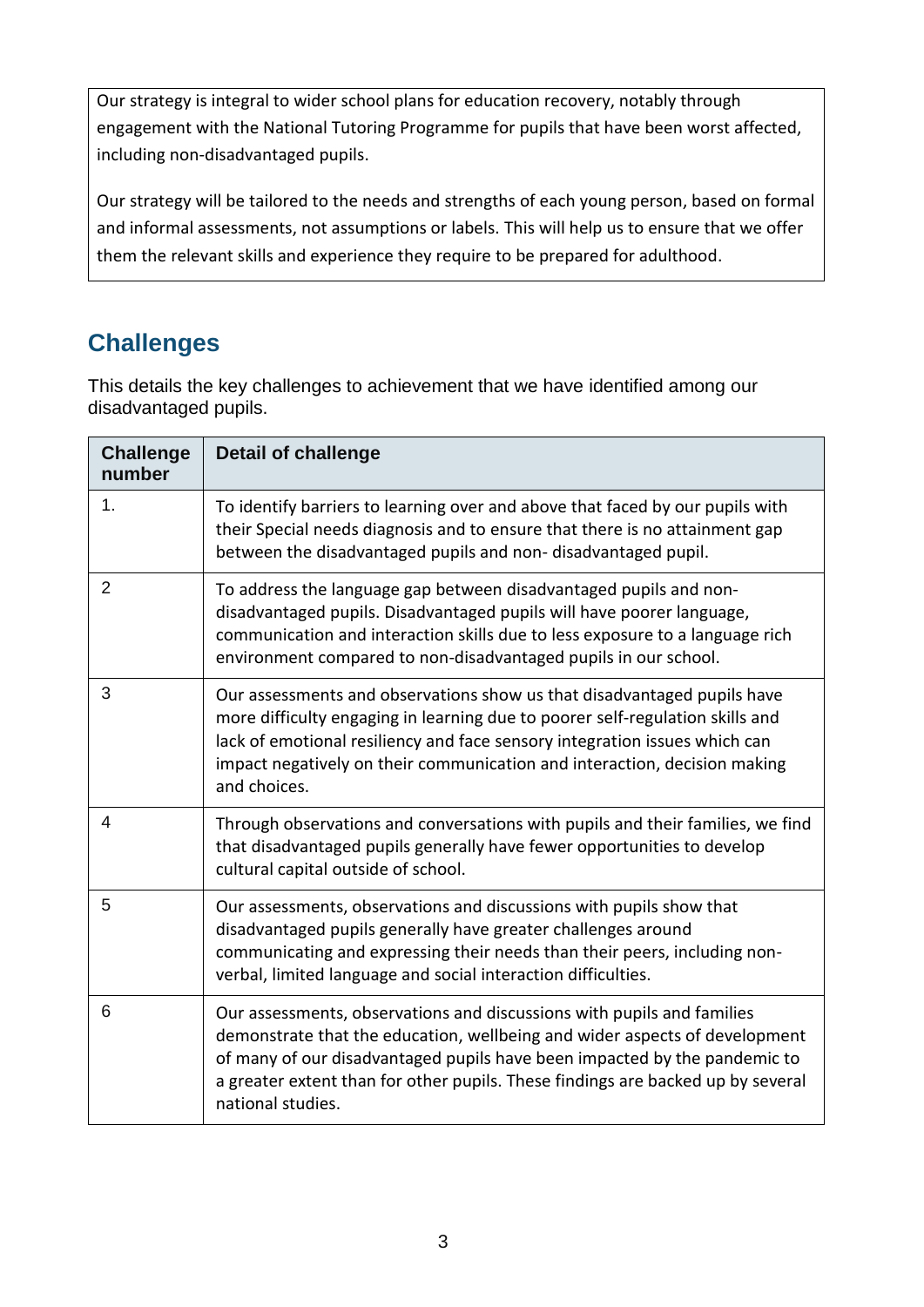## **Intended outcomes**

This explains the outcomes we are aiming for **by the end of our current strategy plan**, and how we will measure whether they have been achieved.

| <b>Intended outcome</b>                                                                                                                                                                                                        | <b>Success criteria</b>                                                                                                                                             |
|--------------------------------------------------------------------------------------------------------------------------------------------------------------------------------------------------------------------------------|---------------------------------------------------------------------------------------------------------------------------------------------------------------------|
| Disadvantaged pupils do as well or better<br>than their peers in their Home School<br>Agreement Targets and in their phonics'<br>assessments, relative to their starting points<br>as identified through baseline assessments. | Through termly monitoring and assessment<br>of home school agreement targets, to<br>identify any attainment gaps and put<br>interventions in place to address them. |
| To improve pupils as learners and increase<br>their engagement and participation in<br>learning.                                                                                                                               | Reduction in time spent out of class by<br>dysregulated pupils. Feedback from<br>Teachers and Teaching Team.                                                        |
|                                                                                                                                                                                                                                | Positive reporting through observations and<br>discussions with pupils and their families and<br>feedback from annual person centred<br>review.                     |
|                                                                                                                                                                                                                                | Successfully meeting their targets as shown<br>through the monitoring and assessment of<br>Home School Agreement targets.                                           |
| Pupils can access tools and strategies to<br>achieve self-regulation and emotional<br>resiliency to aid sensory integration which<br>will in turn lead to good choices and better<br>decision making. This will in turn enable | Successfully meeting their home school<br>agreement targets as shown through the<br>monitoring and assessment of Home School<br>Agreement targets.                  |
| greater access to and wider participation in<br>their local community and better preparation<br>for adulthood and independent living.                                                                                          | Reduction in behaviour incidents as<br>recorded through reporting on the CPOMS<br>incident recording system.                                                        |
|                                                                                                                                                                                                                                | Through observations and discussions with<br>pupils and their families and feedback from<br>annual person centred review.                                           |
| Pupils will make at least as good progress as<br>their peers in reading and phonics                                                                                                                                            | Monitoring and assessment of termly data.                                                                                                                           |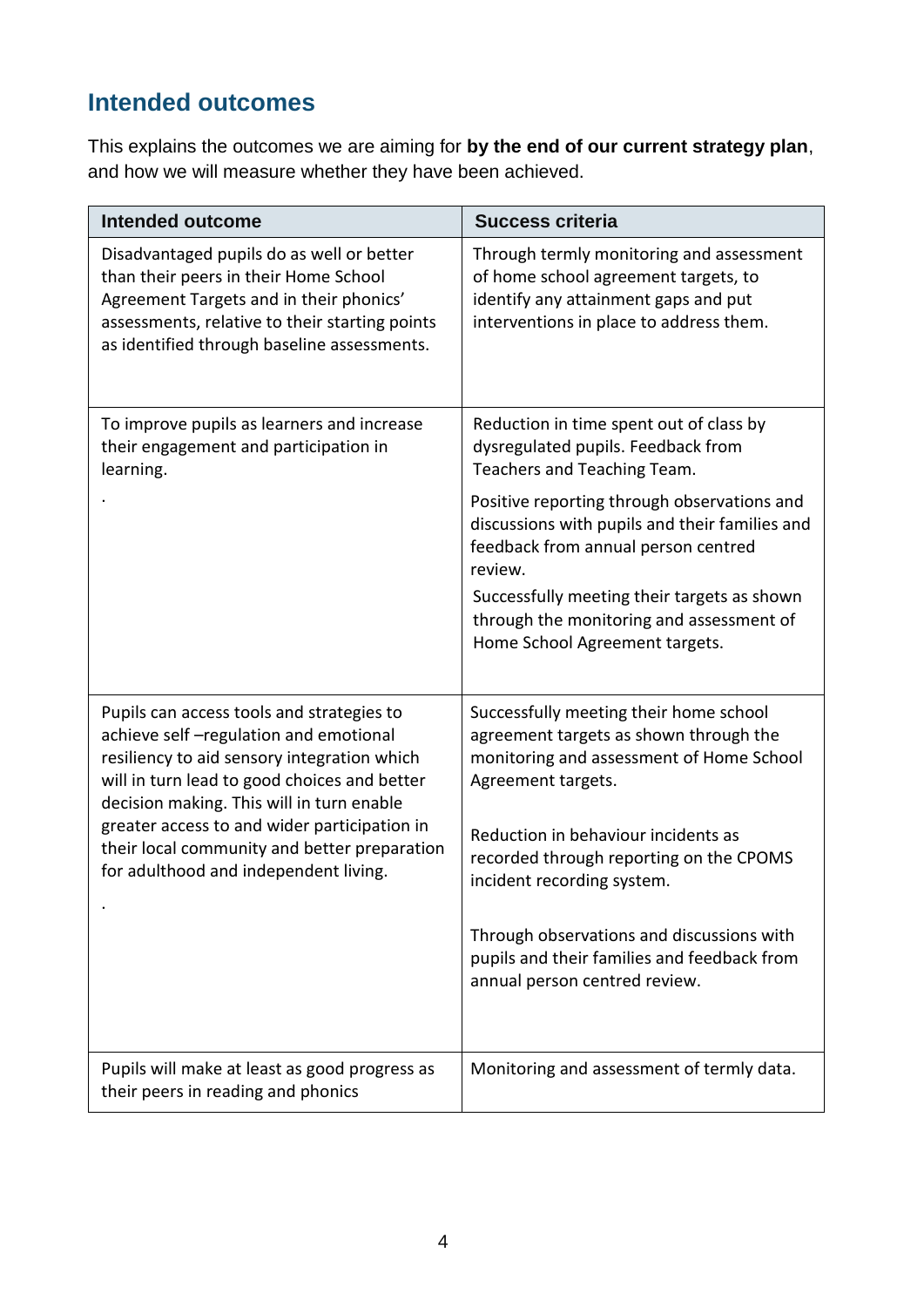## **Activity in this academic year**

This details how we intend to spend our pupil premium (and recovery premium funding) **this academic year** to address the challenges listed above.

#### **Teaching (for example, CPD, recruitment and retention)**

Budgeted cost: £16,000

| <b>Activity</b>                                                                                                                                                | Evidence that supports this approach                                                                                                                                                                                                                                                                                                                 | <b>Challenge</b><br>number(s)<br>addressed |
|----------------------------------------------------------------------------------------------------------------------------------------------------------------|------------------------------------------------------------------------------------------------------------------------------------------------------------------------------------------------------------------------------------------------------------------------------------------------------------------------------------------------------|--------------------------------------------|
| Pupil premium Lead<br>Teacher to oversee<br>monitoring and<br>assessment data, lead on<br>pupil premium<br>interventions and ensure<br>equitability of access. | By maintaining high profile of Pupil Premium<br>leaners and barriers they face this will ensure<br>Teachers know who their pupil premium pu-<br>pils are and drive through interventions and<br>ensure equality of access.                                                                                                                           | $1 - 6$                                    |
| Purchase of an additional<br>three days per week of<br>Speech and Language<br>Therapist (SALT) time,<br>(from January 2022)                                    | The Communication Trust worked with the<br><b>Better Communication Research Programme</b><br>to develop the What Works database of<br>evidenced interventions to support children's<br>speech, language and communication.<br>What works database (ican.org.uk)<br>This has been endorsed by the Royal College<br>of Speech and Language Therapists. | 2, 5                                       |

**Targeted academic support (for example, tutoring, one-to-one support structured interventions)** 

Budgeted cost: £28,608 Literacy HLTA £11,000 Lead Sensory Teacher role

| <b>Activity</b>                                                                                                                                                                                                                                              | Evidence that supports this approach                                                                                                                                                                                                                                                                                                                          | <b>Challenge</b><br>number(s)<br>addressed |
|--------------------------------------------------------------------------------------------------------------------------------------------------------------------------------------------------------------------------------------------------------------|---------------------------------------------------------------------------------------------------------------------------------------------------------------------------------------------------------------------------------------------------------------------------------------------------------------------------------------------------------------|--------------------------------------------|
| Engaging with the<br><b>National Tutoring Pro-</b><br>gramme to provide a<br>blend of tuition,<br>mentoring and school-led<br>tutoring for pupils whose<br>education has been most<br>impacted by the<br>pandemic. A significant<br>proportion of the pupils | Tuition targeted at specific needs and<br>knowledge gaps can be an effective method to<br>support low attaining pupils or those falling be-<br>hind, both one-to-one:<br>One to one tuition   EEF (educationendow-<br>mentfoundation.org.uk)<br>And in small groups:<br>Small group tuition   Toolkit Strand   Education<br><b>Endowment Foundation   EEF</b> | 6                                          |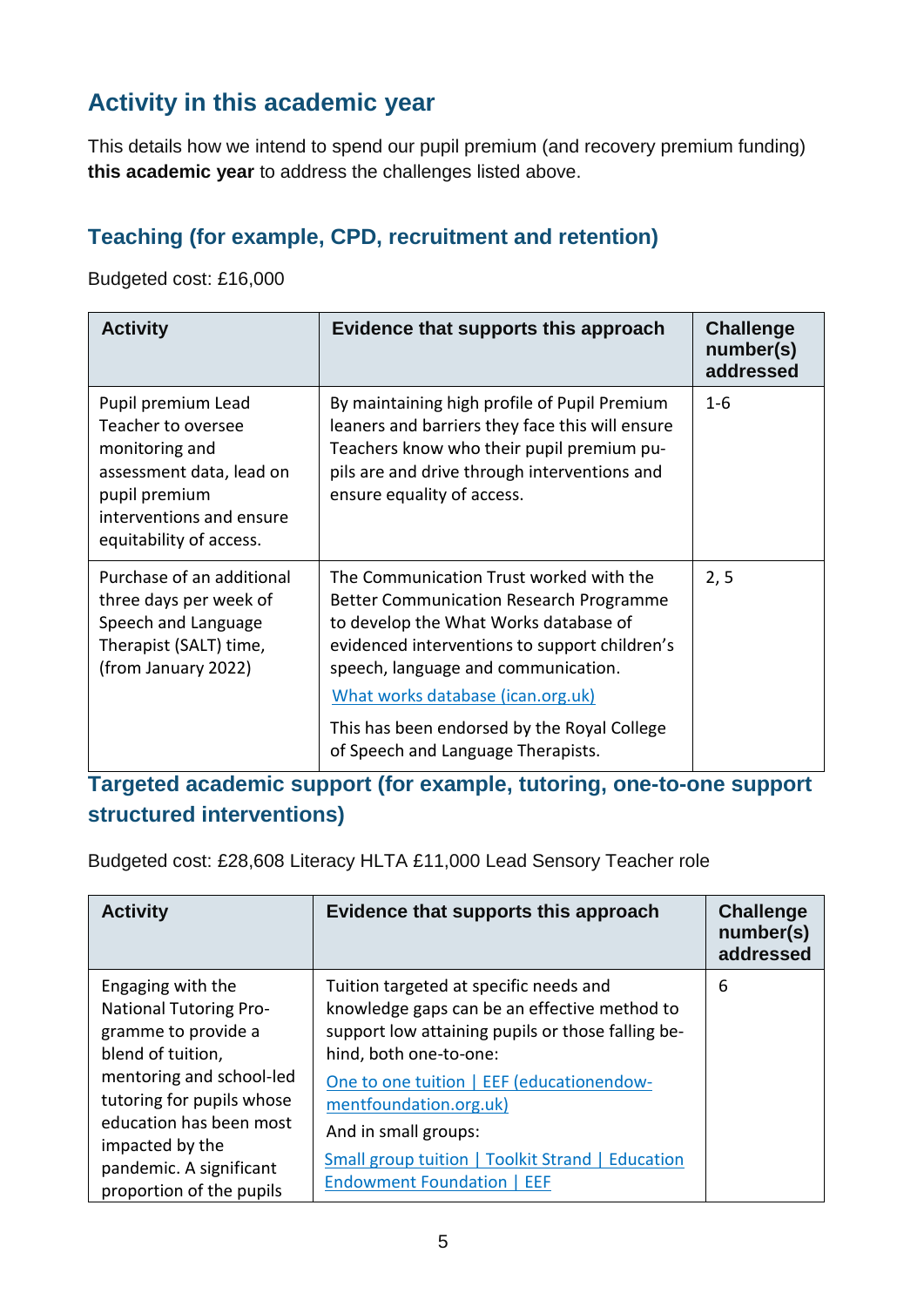| who receive tutoring will<br>be disadvantaged.                                                        |                                                                                                            |  |
|-------------------------------------------------------------------------------------------------------|------------------------------------------------------------------------------------------------------------|--|
| Full Time Literacy HLTA to<br>lead small group or one to<br>one phonics and reading<br>interventions. | https://educationendowmentfounda-<br>tion.org.uk/education-evidence/teaching-learn-<br>ing-toolkit/phonics |  |

### **Wider strategies (for example, related to attendance, behaviour, wellbeing)**

Budgeted cost: £24,500 Advocacy and Behaviour support/£2000 Communication Aids /£4000 resources/ Trips and activities £6000 /Outdoor Ed £7,500 Therapies £10,000

| <b>Activity</b>                                                                                                                                                                                         | Evidence that supports this approach                                                                                                                                                                                                | <b>Challenge</b><br>number(s)<br>addressed |
|---------------------------------------------------------------------------------------------------------------------------------------------------------------------------------------------------------|-------------------------------------------------------------------------------------------------------------------------------------------------------------------------------------------------------------------------------------|--------------------------------------------|
| Individual resources for<br>sensory regulation<br>equipment available for<br>PP learners with<br>enhanced sensory needs,<br>including autism.                                                           | We have observed that sensory equipment and<br>resources and additional proprioceptor equip-<br>ment can be effective at providing support for<br>our pupils with sensory needs.                                                    | 3                                          |
| <b>Family Support liaison</b><br>with families to signpost<br>help and advice to fami-<br>lies who are struggling to<br>understand the impact or<br>cope with their child's<br>special needs diagnosis. | Collating our own feedback from person centred<br>reviews and through Home School Agreement<br>targets shows that a consistent approach<br>between home and school will give better<br>outcomes for the pupil.                      | 3,4                                        |
|                                                                                                                                                                                                         | Improved emotional resilience of families will in<br>turn impact positively on emotional resilience of<br>families.                                                                                                                 |                                            |
|                                                                                                                                                                                                         | Families who are more confident in dealing with<br>and knowledgeable about their child's diagnosis<br>will be more confident in participating in a wider<br>range of activities and improve the cultural<br>capital of their child. |                                            |
|                                                                                                                                                                                                         | https://educationendowmentfoundation.org.uk/<br>education-evidence/teaching-learning-<br>toolkit/parental-engagement                                                                                                                |                                            |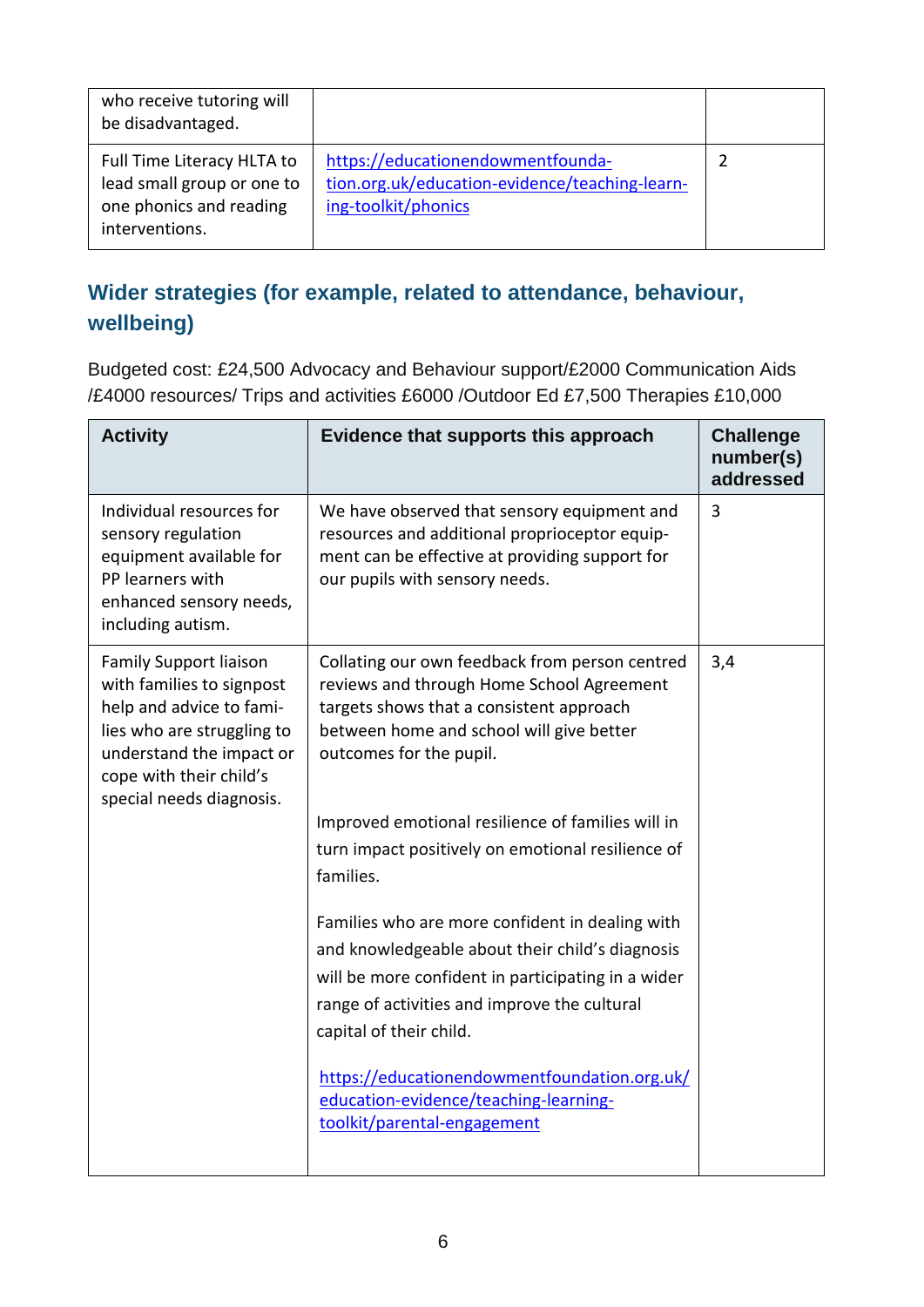| To provide Pupil<br>Advocacy leads and class<br>pupil advocacy<br>champions.                                                                                                                                         | Through our own experience, skills and<br>knowledge and as part of our core offer we<br>provide pupil advocacy to promote pupil led<br>learning and ensure pupil voice is systemic. This<br>is fundamental to our core beliefs as a<br>Federation that pupils engage best in learning<br>where they have choice and control over the<br>direction of their learning.                                  | 3,4   |
|----------------------------------------------------------------------------------------------------------------------------------------------------------------------------------------------------------------------|-------------------------------------------------------------------------------------------------------------------------------------------------------------------------------------------------------------------------------------------------------------------------------------------------------------------------------------------------------------------------------------------------------|-------|
| To provide Behaviour<br>support to enable Good<br>Decision Making and<br>positive choices.                                                                                                                           | https://educationendowmentfoundation.org.uk<br>/education-evidence/teaching-learning-<br>toolkit/behaviour-interventions<br>Through our own experience, skills and<br>knowledge and as part of our core offer we<br>provide Behaviour Support as part of our<br>Communication and Decision making team.<br>By using positive communication and making<br>good choices pupils will engage in learning. | 3,5   |
| Communication aids for<br>pupil who require AAC<br>(Augmentive and<br>Alternative<br>Communication) device                                                                                                           | AAC can help supplement or augment<br>communication for pupils to improve their<br>communication and interaction and engage in<br>learning.                                                                                                                                                                                                                                                           | 2,3,5 |
| <b>Alternative Therapies</b><br>such as Play, Art and<br>Drama                                                                                                                                                       | https://educationendowmentfoundation.org.uk<br>/education-evidence/teaching-learning-<br>toolkit/arts-participation<br>EEF Toolkit reports moderate impact for low<br>cost on moderate evidence.<br>We have found through our own assessment<br>and knowledge of our pupils with special needs<br>profiles that alternative therapies can engage<br>our sensory learners.                             | 2,3,5 |
| Increase Cultural Capital<br>and engagement in wider<br>experiences by providing<br>offsite trips and activities<br>for pupils e.g. theatre<br>trips, residential stays,<br>sports, Duke of<br>Edingburgh scheme etc | The new Ofsted framework requires schools to<br>consider how they develop their children's<br>cultural capital to help them succeed in life.<br>Our own assessments and knowledge have<br>shown us that by increasing the range of<br>opportunities for pupils to engage in<br>enrichment activities there is a corresponding                                                                         | 4     |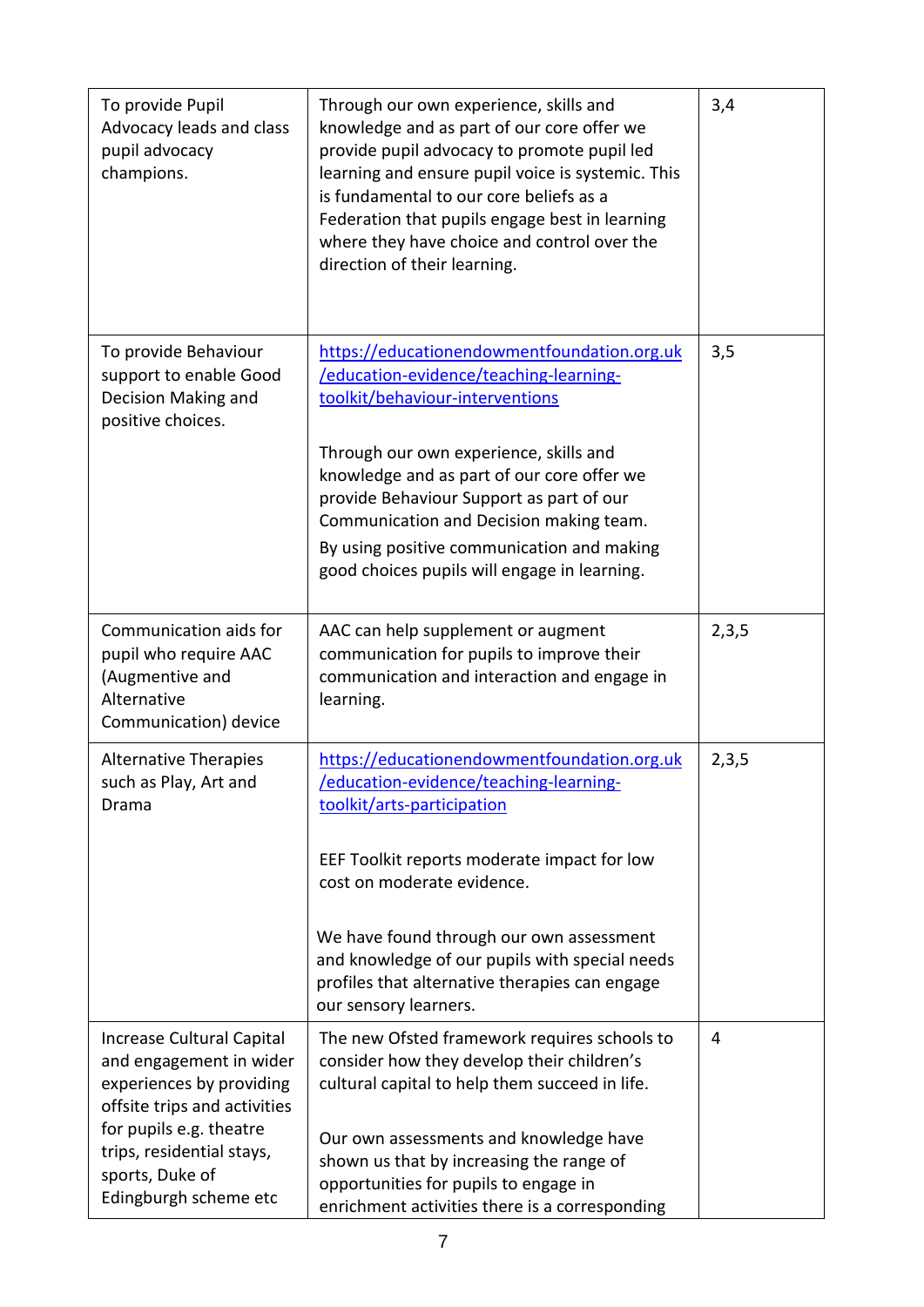| Removing financial<br>barriers to ensure equal<br>access to all pupils.                                                      | increase in self-confidence and resilience which<br>leads to successful and confident learners |  |
|------------------------------------------------------------------------------------------------------------------------------|------------------------------------------------------------------------------------------------|--|
| Providing Teacher and<br>admin support to plan,<br>evaluate, risk assess and<br>book offsite activities<br>and residentials. |                                                                                                |  |

## **Total budgeted cost: £109,608**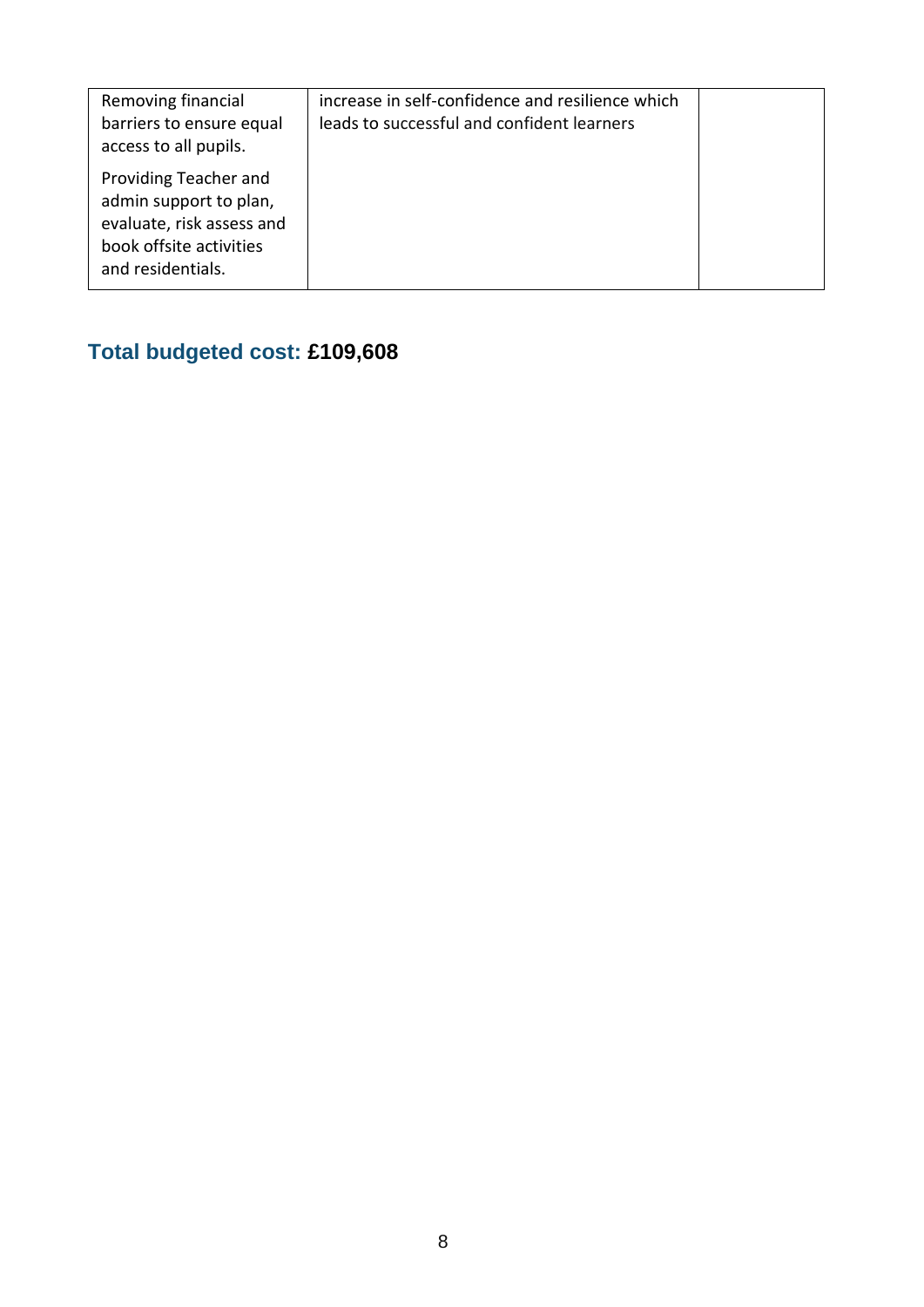## **Part B: Review of outcomes in the previous academic year**

### **Pupil premium strategy outcomes**

This details the impact that our pupil premium activity had on pupils in the 2020 to 2021 academic year.

Our assessments and observations suggested that for many pupils, being out of school, uncertainty and concern over their future and challenges around access to support were detrimental to behaviour, wellbeing and mental health to varying degrees. Plans to introduce a recovery curriculum to support wellbeing by bringing in external therapists e.g. Yoga Teacher, Drama and arts Therapists had to be cancelled due to the situation with Covid. Classes worked in bubbles and the only therapists who had direct input into provision under Education Health and Care Plans were allowed in to school.

The impact of all of these challenges was greatest on our disadvantaged pupils, as has been evidenced across the country, and they were not able to benefit from our pupil premium funded improvements to teaching or targeted interventions to the degree that we intended.

Successes that we did have were using Covid catch up funding to set up a separate base for our most vulnerable pupils from across the Federation for the academic year. This gave parents confidence to send their children to school when they might otherwise not have done so. Pupil Premium funding was also used to set up an online learning platform to support home learning and parental engagement.